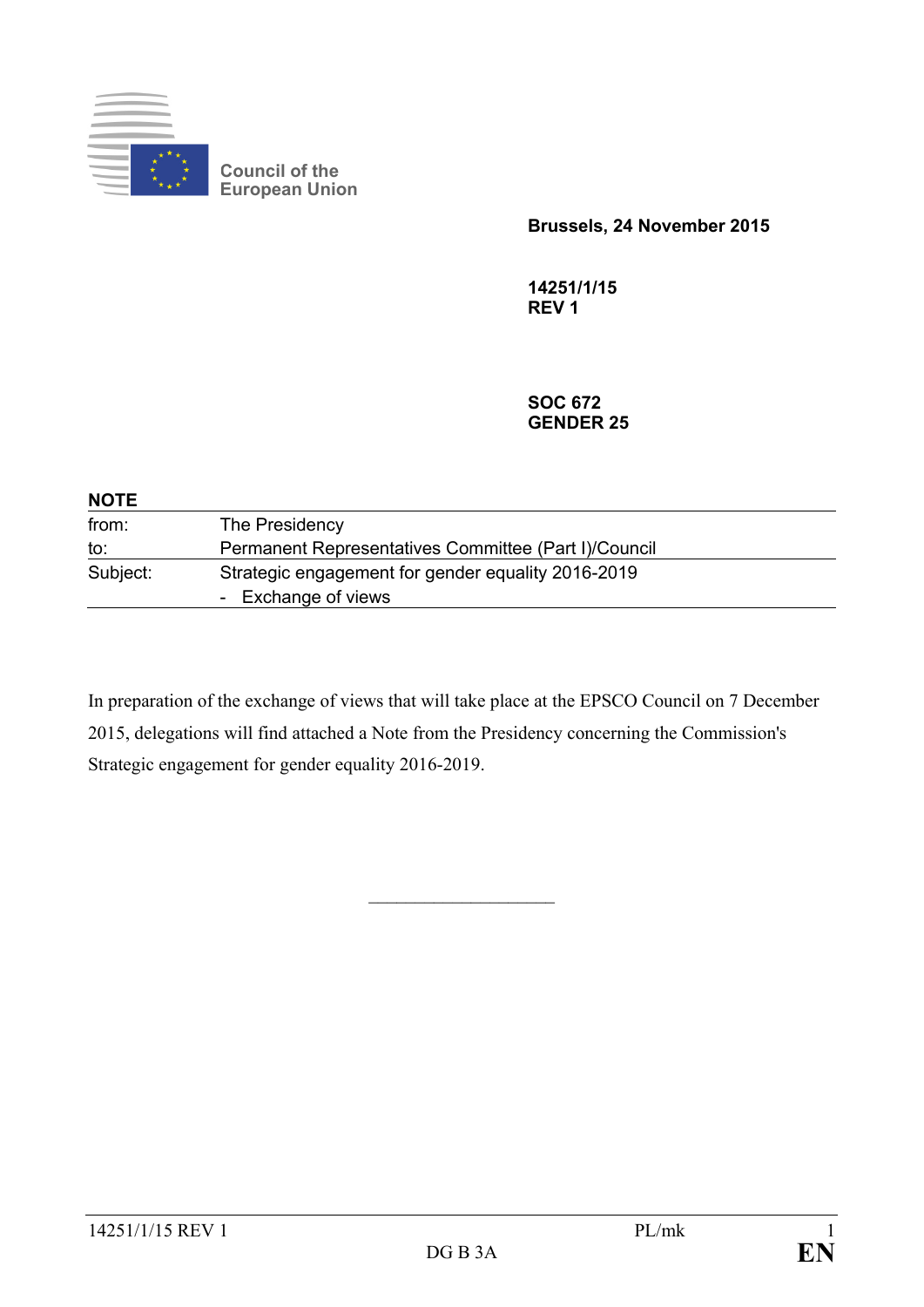## **Note from the Presidency**

## **Strategic engagement for gender equality 2016-2019**

The Commission will publish its "Strategic engagement for gender equality 2016-2019" in the first week of December, setting out priority areas and actions to be taken, together with timelines and indicators.

Progress has been achieved over the last years, as illustrated for example by women's rising employment rate (64% in 2014--the highest ever recorded) and their increasing participation in economic decision-making. However, this upward trend is counterbalanced by persisting disadvantages in other areas. Gender equality in access to financial resources over the life cycle remains unachieved, and the gender pay and earning gaps remain high--and the same is true of the gender gap in pensions. Gender-based violence remains widespread. Worldwide, women continue to face severe inequalities.

The Commission's Strategic engagement builds on the European Pact for gender equality for the period 2011-2020 and the Strategy for equality between women and men 2010-2015, which identified five priority areas for action that remain valid in the light of the consultations and evaluation carried out by the Commission. Thus the ongoing drive to promote gender equality needs to continue and further support is required in the form of new measures in these areas.

The Strategic engagement reaffirms the following five priority areas:

- Increasing female labour market participation and equal economic independence;
- Reducing the gender pay, earnings and pension gaps and thus fighting poverty among women;
- Promoting equality between women and men in decision-making;
- Combating gender-based violence and protecting and supporting victims; and
- Promoting gender equality and women's rights across the world.